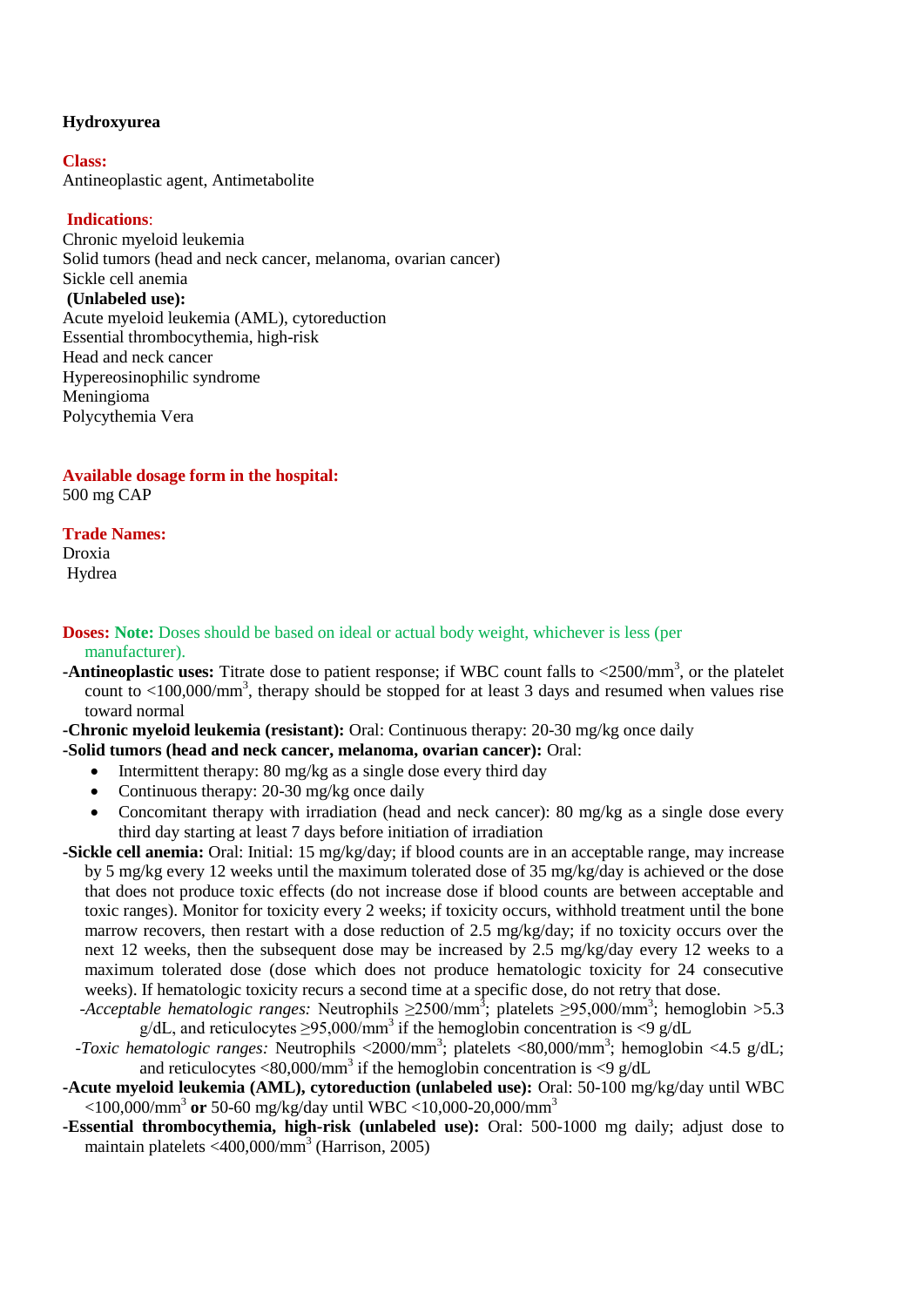**-Head and neck cancer (unlabeled dosing; with concurrent radiation therapy and fluorouracil):** Oral: 1000 mg every 12 hours for 11 doses per cycle (Garden, 2004)

**-Hypereosinophilic syndrome (unlabeled use):** Oral: 1000-3000 mg/day

**-Meningioma (unlabeled use):** Oral: 20 mg/kg once daily (Newton, 2000; Rosenthal, 2002)

**-Polycythemia Vera, high-risk (unlabeled use):** Oral: 15-20 mg/kg/day

### **Geriatric**

Refer to adult dosing. May require lower doses.

### **Renal Impairment :**

\*\*The manufacturer's labeling recommends the following adjustments:

-Sickle cell anemia:

- $Cl_{cr} \geq 60$  mL/minute: No dosage adjustment (of initial dose) necessary.
- $Cl_{cr}$  <60 mL/minute: Reduce initial dose to 7.5 mg/kg/day (Yan, 2005); titrate to response/avoidance of toxicity (refer to usual dosing).
- -ESRD: Reduce initial dose to 7.5 mg/kg/dose (administer after dialysis on dialysis days); titrate to response/avoidance of toxicity.
- -Other approved indications: Reduction in initial dose is recommended; however, no specific adjustments are available.

\*\*The following adjustments have also been reported:

-Aronoff, 2007: Adults:

- $Cl_{cr} > 50$  mL/minute: No dosage adjustment necessary
- $Cl_{cr}$  10-50 mL/minute: Administer 50% of dose.
- $Cl_{cr}$  <10 mL/minute: Administer 20% of dose.

-Hemodialysis: Administer dose after dialysis on dialysis days.

-Continuous renal replacement therapy (CRRT): Administer 50% of dose.

-Kintzel, 1995:

- $Cl_{cr}$  46-60 mL/minute: Administer 85% of dose.
- $Cl_{cr}$  31-45 mL/minute: Administer 80% of dose.
- $Cl_{cr}$  <30 mL/minute: Administer 75% of dose.

# **Hepatic Impairment:**

No dosage adjustment provided in the manufacturer's labeling; closely monitor for bone marrow toxicity.

# **Dosing: Obesity**

*ASCO Guidelines for appropriate chemotherapy dosing in obese adults with cancer:* Utilize patient's actual body weight (full weight) for calculation of body surface area- or weight-based dosing, particularly when the intent of therapy is curative; manage regimen-related toxicities in the same manner as for nonobese patients; if a dose reduction is utilized due to toxicity, consider resumption of full weight-based dosing with subsequent cycles, especially if cause of toxicity (eg, hepatic or renal impairment) is resolved (Griggs, 2012). **Note:** The manufacturer recommends dosing based on ideal or actual body weight, whichever is less.

# **Dosing: Adjustment for Toxicity**

- Cutaneous vasculitic ulcerations: Discontinue
- Gastrointestinal toxicity (severe nausea, vomiting, anorexia): Temporarily interrupt treatment
- Mucositis (severe): Temporarily interrupt treatment
- Pancreatitis: Discontinue permanently
- Hematologic toxicity:

1.Antineoplastic uses (CML, head and neck cancer, melanoma, ovarian cancer): WBC  $\langle 2500/\text{mm}^3$  or platelets  $\langle 100,000/\text{mm}^3$ : Interrupt treatment (for at least 3 days), may resume when values rise toward normal

2. Sickle cell anemia: Neutrophils  $\langle 2000/\text{mm}^3$ , platelets  $\langle 80,000/\text{mm}^3$ , hemoglobin  $\langle 4.5 \text{ g/dL}$ , or reticulocytes <80,000/mm<sup>3</sup> with hemoglobin <9 g/dL: Interrupt treatment; following recovery,